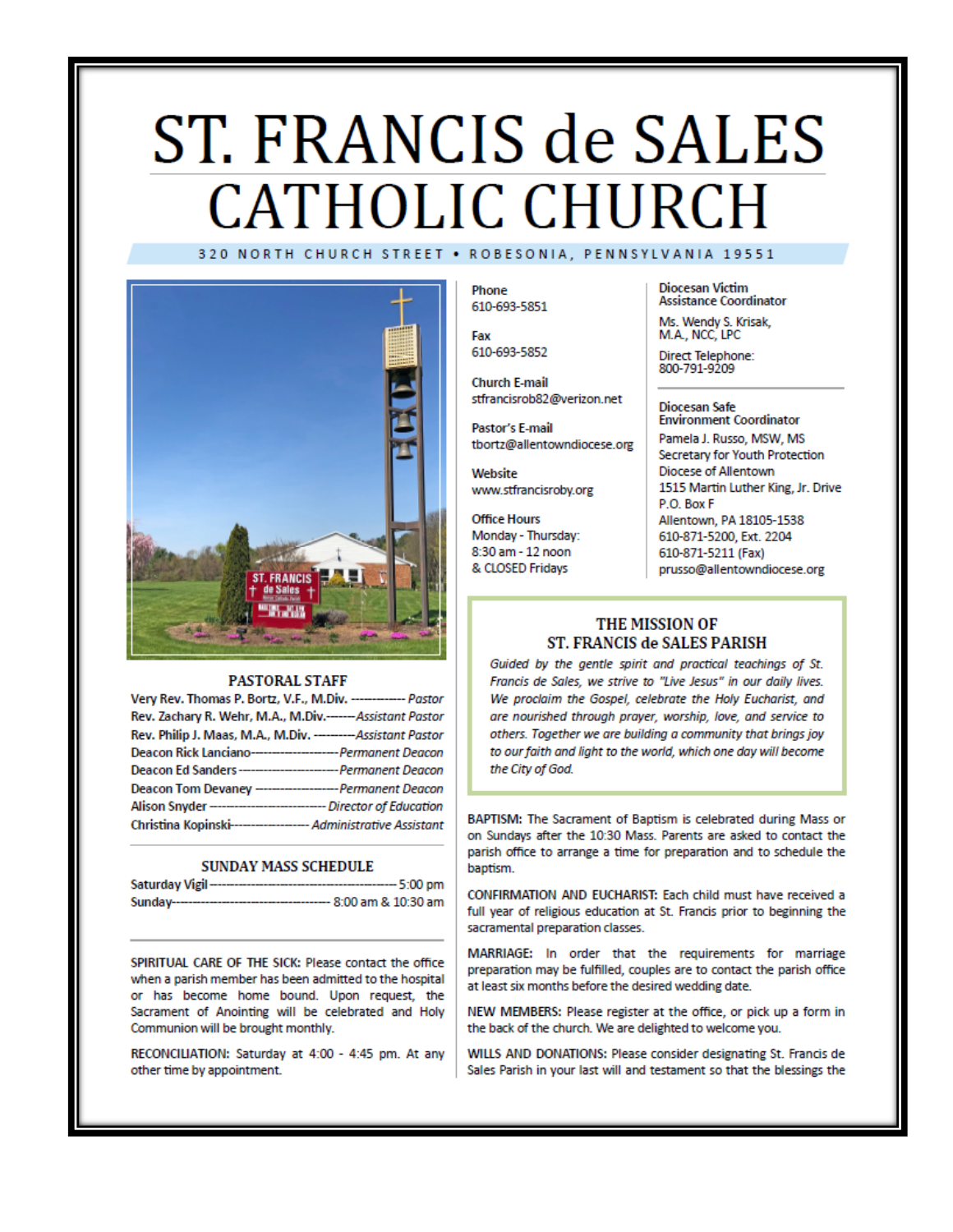

# *May 22, 2022 Sixth Sunday of Easter*

## *Mass Schedule for the Week:*

|                                                  | Saturday, May 21, 2022 ~ Fifth Sunday of Easter      |  |
|--------------------------------------------------|------------------------------------------------------|--|
| 5:00 PM                                          | Earnest Boulanger                                    |  |
|                                                  | <b>Sunday, May 22, 2022 ~ Fifth Sunday of Easter</b> |  |
| 8:00 AM                                          | Helen Switay                                         |  |
| 10:30 AM                                         | Our Parishioners                                     |  |
|                                                  | Thursday, May 26, 2022 $\sim$ Ascension of the Lord  |  |
| 12:00 Noon                                       | Mark Hawley                                          |  |
| 7:00 PM                                          | Irma Farina                                          |  |
| $Saturdau$ May 28, 2022 ~ Fifth Sunday of Faster |                                                      |  |

#### *Saturday, May 28, 2022 ~ Fifth Sunday of Easter*

| 5:00 PM  | Our Parishioners                                   |
|----------|----------------------------------------------------|
|          | Sunday, May 29, 2022 $\sim$ Fifth Sunday of Easter |
| 8:00 AM  | Jane Brown                                         |
| 10:30 AM | Neil Disabella                                     |

#### *Pray For Our Sick*

*Edward Bellina, John Binder, Rosemary C., Mary DeLong, Rick & Wren Dillon, Joseph Disabella, Dennis & Mary Ann Flemming, Mary Fletcher, Judith Goelz, Nicholas M. Headley, Lorraine Held, Karen Houck, Rose Howard, Mark Hyde, John Jones, Raymond Kasprowciz, Robert Koch*, *Leslie Livinghouse, Walter Muir, Joe Noll, Pat Snyder, Andrew Strangarity, Tom Suchon, Eleana Wilson, Edwin Zeltzer*

**Lector & Server Schedule Saturday, May 27th 5:00 PM ~** Servers: Bross Lector: Giacobbe

**Sunday May 28th**

**8:00 AM**~Servers: C. Palm-Rittle Lector: Eckenroth 10:30 AM ~Servers: Mirabella Lector: Misterkiewicz

### **Parish Schedule for the Week:**

**There will be NO Adoration THIS Thursday, May 26 ~ The Ascension of the Lord. There will be Mass here at 12 Noon & 7:00 PM.**

**Monday, May 30 ~ Offices CLOSED ~ Memorial Day**

**NEXT Weekend, May 28 & 29, is the 5th Sunday** of the month. Therefore, there will be a Second Collection for St. Vincent de Paul Society. Please be generous.

### **St. Ignatius Mass Schedule**

**Weekdays: Monday – Friday 6:30 & 8:00 AM Saturday 8:00 AM First Friday 7:00 PM** 

**Additional Weekday Mass times during Lent: Every Tuesday ~ 5:30 PM** 

**Weekends: Saturday: 4:00 PM Vigil Mass Sunday: 7:30 AM; 9:00 AM; 10:30 AM; 12 Noon; 5:30 PM** 

**Eucharistic Day of Prayer/Adoration (Chapel) Tuesdays ~ Exposition of the Blessed Sacrament after 8:00 AM Mass until 10 PM AND Wednesdays ~ Exposition of the Blessed Sacrament 6 AM until 7 PM Evening Prayer & Benediction**

**Confession: Saturdays: 3:00 – 4:00 PM; During Lent: Every Tuesday 6:00 – 7:00 PM**



*Readings for the Week*

*Sunday Acts 15:1-2, 22-29; Rv 21:10-14, 22-23; Jn 14:23-29*

> *Monday Acts 16:11-15; Jn 15:26—16:4a*

*Tuesday Acts 16:22-34; Jn 16:5-11*

*Wednesday Acts 17:15, 22—18:1; Jn 16:12-15* 

*Thursday Acts 1:1-11; Eph 1:17-23 or Heb 9:24-28, 10:19-23; Lk 24:46-53*

> *Friday Acts 18:9-18; Jn 16:20-23*

*Saturday Acts 18:23-28; Jn 16:23b-28*

*Sunday Acts 7:55-60; Rv 22:12-14, 16-17, 20; Jn 17:20-26*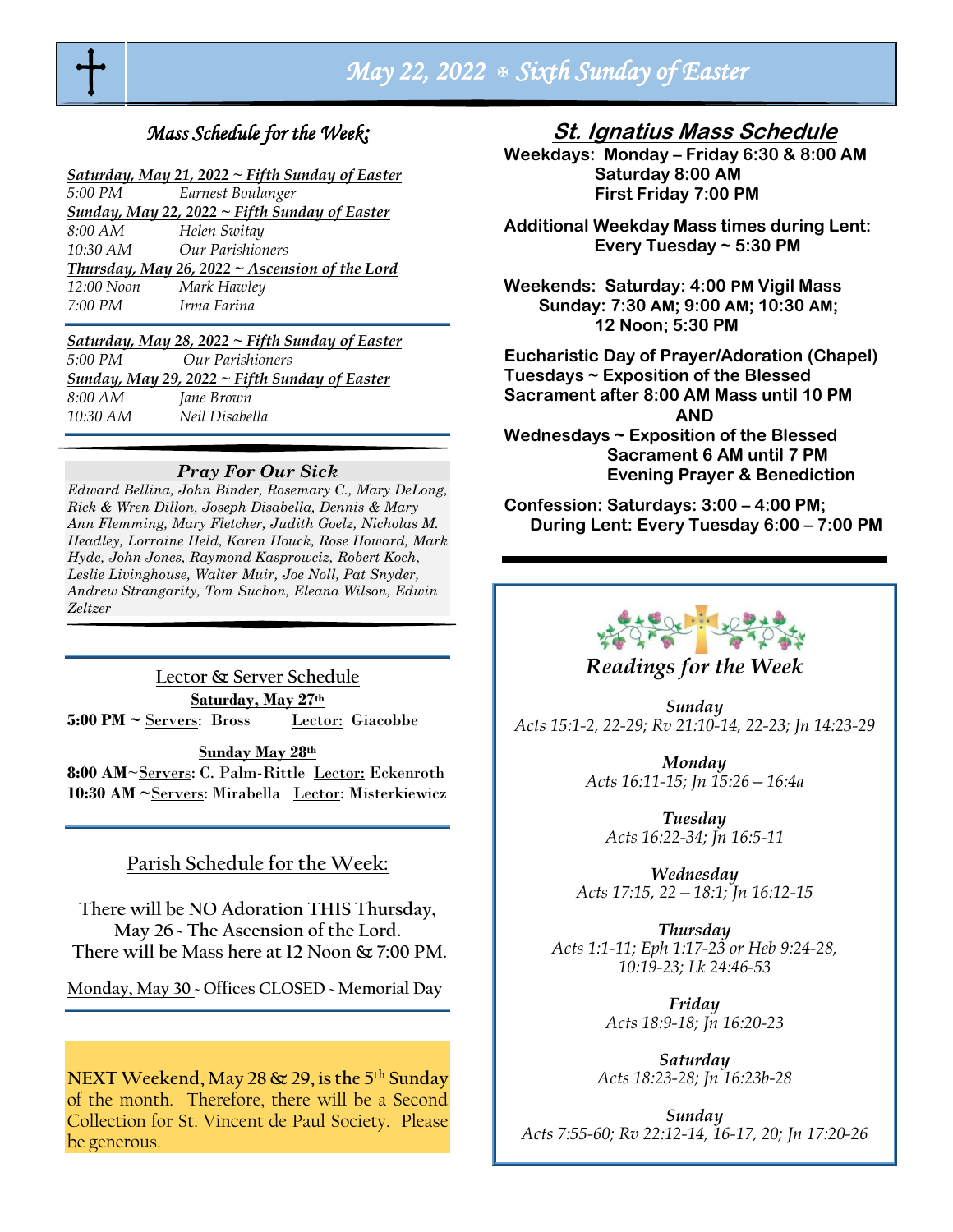# Our Return to the Lord

*Week of May 15, 2022 Offertory ~ 4,072.00*

### *Spiritual Thought*

*Sometimes it seems that we have been praying a long time and still do not have what we ask. But we should not be sad. I am sure that what our Lord means is that either we should wait for a better time, or more grace, or a better gift. Julian of Norwich*

# *SFDS Flagpole Ceremony* **Sunday June 5th** ~following the 10:30am Mass



Our Knights of Columbus graciously donated and installed the American flag and flagpole located in the flower garden with the bell tower. On the first Sunday in June, June 5, they will host a flagpole dedication ceremony lead by Fr. Zach. All are invited to attend this momentous occasion which will conclude with fellowship and light refreshments.

The next general meeting of the Seniors at St. Ignatius will be on Wednesday, June 1 at 11:30 am at Breneman Park on Reedy Road. Election for the 2022-23 officers will be held. Members will enjoy an old fashion picnic consisting of chicken, hot dogs, salads, pastas and delicious desserts. Cost for members is \$10 and guests is \$12. Members are asked to bring a favorite dessert or snack. Checks payable to St. Ignatius Seniors. Any questions, please contact Dave Becker at 484-926-1126.



[https://www.oblates.org/sundays-salesian-feed/sixfth-sunday-of](https://www.oblates.org/sundays-salesian-feed/sixfth-sunday-of-easter-may-22-2022)[easter-may-22-2022](https://www.oblates.org/sundays-salesian-feed/sixfth-sunday-of-easter-may-22-2022)

Today's first reading recounts for us the first great debate in the Church.

After listening to all the parties and praying, the apostles and elders respond: "It is the decision of the Holy Spirit and of us …" The Apostles depended on the Holy Spirit they had received from Jesus. The Holy Spirit sent by the Father in Jesus' name will teach them everything and remind them of all that Jesus had told them. The Spirit did just that.

Through the centuries, the Church has followed the same path with new debates: listening, praying, and responding with the guidance of the Holy Spirit.

Along with the gift of the Holy Spirit, Jesus gives us the gift of his peace – a peace that is more profound than any peace the world might offer. Jesus' peace brings us the assurance that nothing can separate us from his love. Jesus' peace strengthens our faith and trust that we will be victorious over trials and suffering as Jesus was. Jesus' peace enables us to live with optimism and grace.

Jesus tells us: "Do not let your hearts be troubled or afraid." If we choose to abide in Jesus' peace and seek opportunities to share that peace with one another, we will have no reason to be troubled or afraid.

Every breath we take is a reminder of the Holy Spirit within us and the gift of Jesus' peace in our hearts.

Let us breathe deeply today – and be at peace.

# **Condolences**

*St. Francis de Sales Parish asks you pray for the soul of long-time parishioner***, Ceceilia Hoffmann.** *May God welcome Ceceilia into eternal life and peace, and* 

*may the Hoffmann family experience God's consolation and strength during this time of sorrow.*